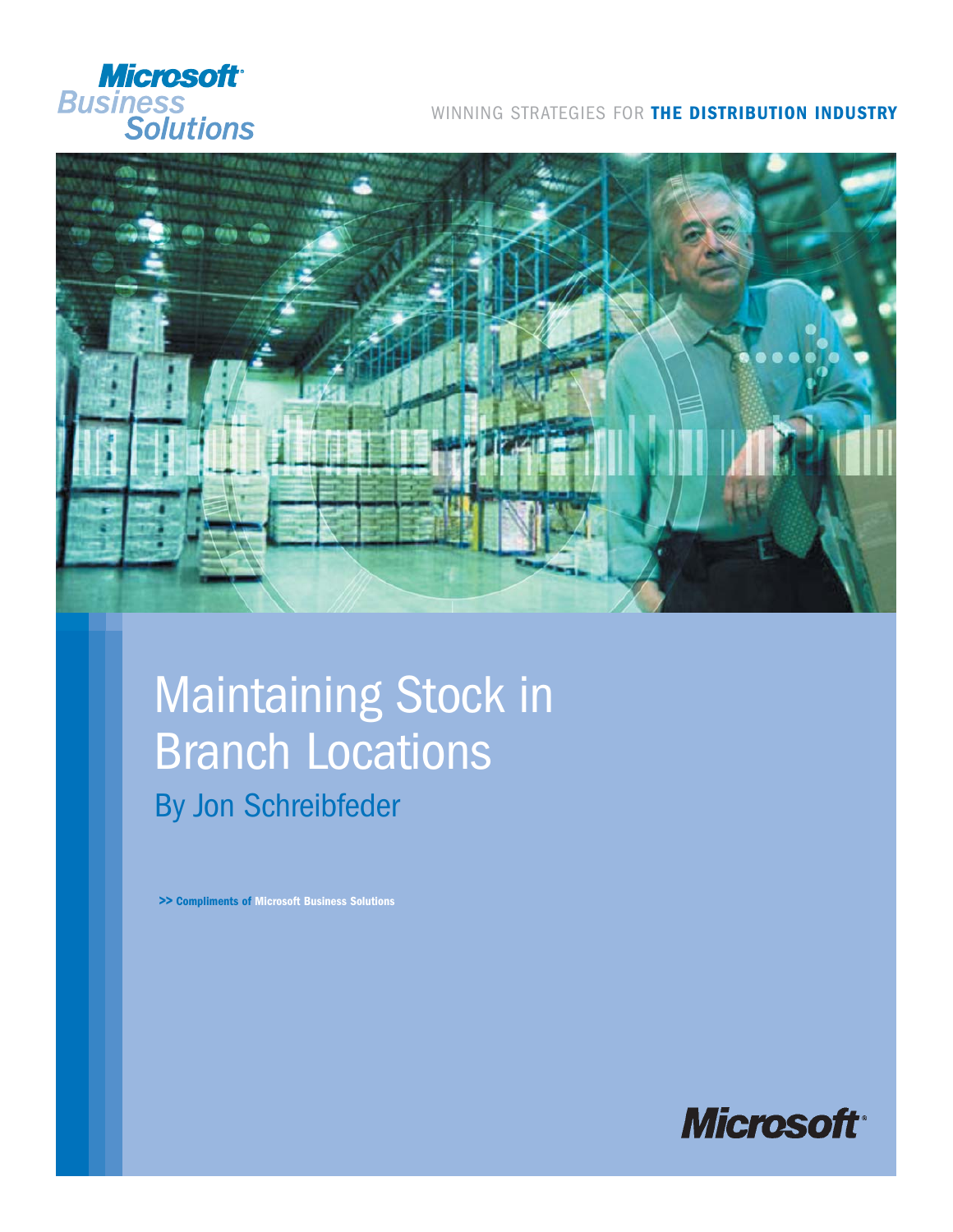

# **Contents**

| $\boxed{1}$     | <b>Helping Distributors Maximize Business Potential Through Education and World-Class Technology</b> |
|-----------------|------------------------------------------------------------------------------------------------------|
| $\boxed{1}$     | Distributors Who Maintain All Of Their Operations in One Location Have Many Advantages               |
| $\vert 1 \vert$ | <b>Considering These Advantages, Why Would a Distributor Open and Maintain Multiple Locations?</b>   |
| $\boxed{1}$     | <b>What Products Should be Maintained in Each Branch?</b>                                            |
| $\boxed{2}$     | <b>How Should Each Stocked Product be Replenished?</b>                                               |
| $\sqrt{4}$      | <b>A Branch Inventory of Safety Stock?</b>                                                           |
| 5               | Leap Ahead with Microsoft Business Solutions for the Distribution Industry!                          |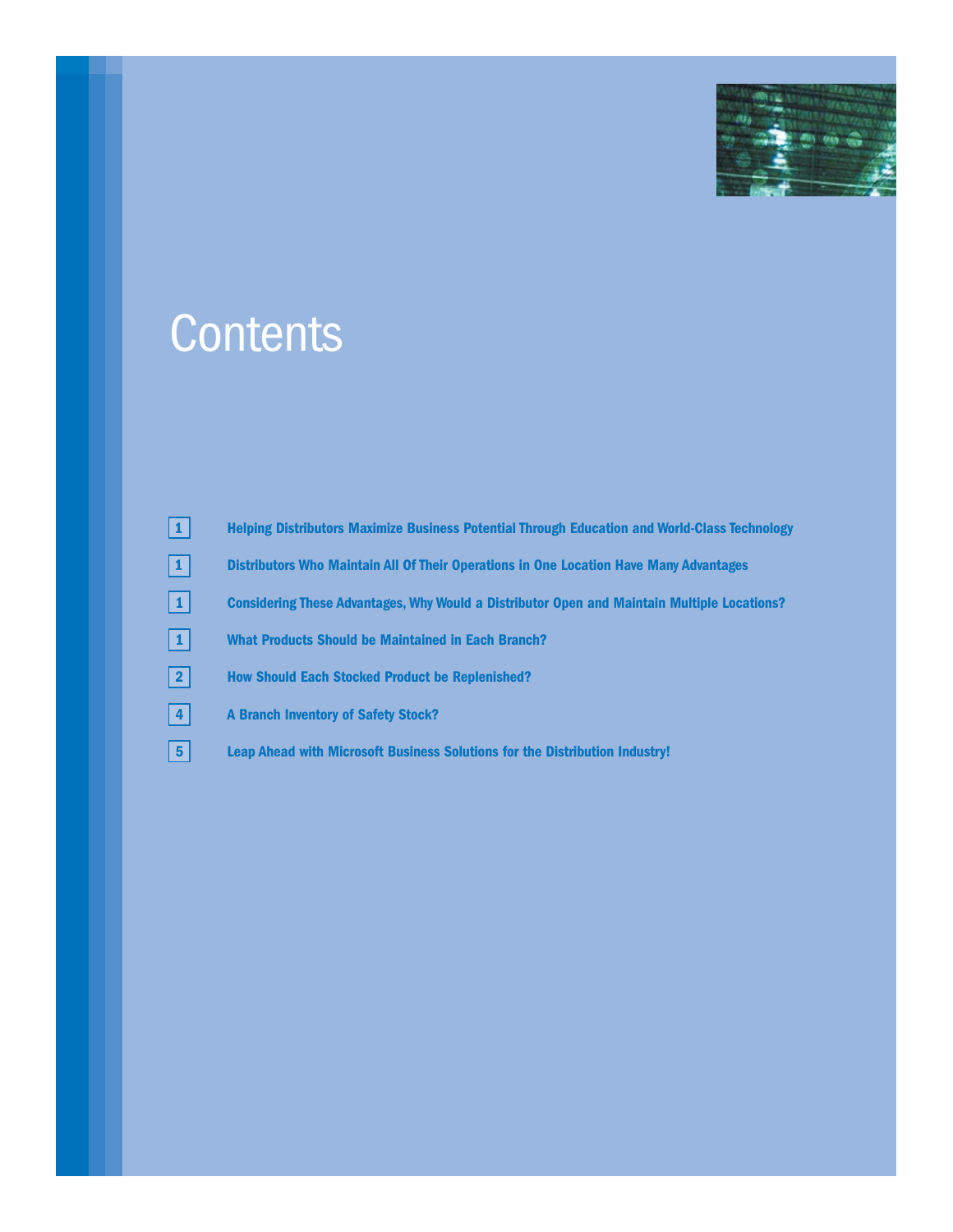#### **>> Helping Distributors Maximize Business Potential Through Education and World-Class Technology**

#### **From Microsoft Business Solutions**

Our goal is to help distributors reach their maximum business potential by delivering connected solutions designed to meet unique business processes through trusted partnerships and ongoing service.

This report is the fifth in a series of white papers designed to help forward-thinking distributors increase efficiency, customer service and profitability with smart inventory management strategies based on tried and proven methods and best practices.

The author, Jon Schreibfeder, draws from decades of experience helping more than 1,000 distributors achieve better inventory management. A popular speaker at distribution conferences, Mr. Schreibfeder has literally "written the book" on this topic, with Achieving Effective Inventory Management now in its second edition.

As a leading provider of specialized distribution and business management systems, Microsoft Business Solutions is pleased to sponsor this series. We are committed to serving the success of companies in the distribution industry through education and world-class technology.

## **>> Distributors Who Maintain All Of Their Operations in One Location Have Many Advantages:**

- **> All employees work in the same building. They can easily communicate and avoid a lot of miscommunication and many misunderstandings**
- **> Upper level management is on-site and can directly supervise all departments and processes**
- **> One common inventory of stock products can serve the needs of all customers**

## **>> Considering These Advantages, Why Would a Distributor Open and Maintain Multiple Locations?**

- **> Customers may need material in a shorter period of time than it can be delivered from a central warehouse**
- **> The cost of continually shipping material to customers from a central location is far greater than maintaining a stock of products in a local branch**
- **> A local stocking location shows a commitment on the part of the distributor to serve a specific local market**

Branch locations are expensive to operate. And to be successful, the service they provide must be equal to that provided by their organization's home office. In this document, we will discuss policies and procedures for successfully maintaining stock inventory in branch locations.

## **>> What Products Should be Maintained in Each Branch?**

The purpose of a branch location is to serve the needs of a local market. Its inventory must reflect those needs. There are distributors that stock exactly the same products in every warehouse. This "every product in every branch" policy might seem reasonable, but is only effective if all customers have identical needs and preferences.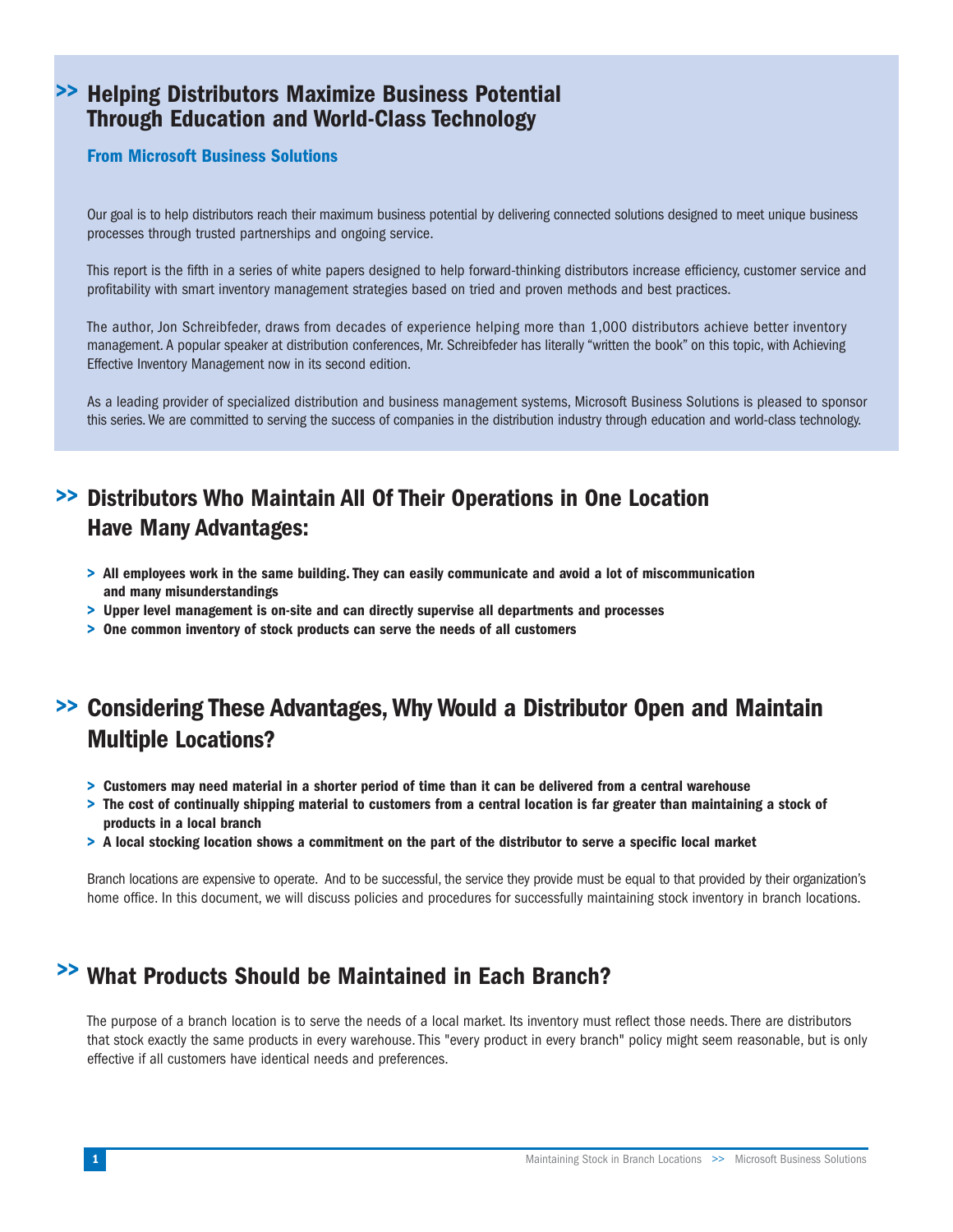When a distributor stocks a product they make a commitment to have that item available, in reasonable quantities, for immediate delivery. But each customer has a unique set of inventory needs. A product that sells well in one area may have limited or even no usage in another region. Therefore an approved list of stock products should be independently maintained for each branch. Consider these questions in developing an approved stock list:

- **> What products must be available for immediate delivery?**
- **> What products can be delivered overnight, or in the time necessary to obtain the item from a central warehouse or vendor?**
- **> Is the cost of transferring an item from a central warehouse as needed greater than the cost of carrying the item in the branch location?**

In developing the stock list for a branch, analyze the number of times each product has been requested or required by current or potential customers in the past 12 months, regardless of quantity. If a product appears on a minimum number of orders it should be included on the approved stock list for that location. The minimum number of "hits" required for an item to be stocked will vary by distributor, though many distributors feel that at least four disbursements each year are needed for a product to be maintained in the stock inventory of a branch. Add to the stock list any "emergency" repair parts that should be kept on hand just in case of a crisis at a customer site. Actual replenishment parameters (i.e., minimum and maximum stock levels) are discussed in the Effective Replenishment Parameters white paper in this series.

### **>> How Should Each Stocked Product be Replenished?**

The inventory of each stocked item in a branch can be replenished with either a transfer from a central warehouse/distribution center or shipment direct from the vendor. There are advantages to each replenishment method:

#### **Transfer from a Central Warehouse/Distribution Center:**

- **> No vendor minimum or target total order requirement**
- **> Products do not have to be ordered in a multiple of the vendor package quantity**
- **> No vendor invoice that has to be checked, approved and paid**

#### **Direct Vendor Replenishment:**

- **> Material is not received twice, once in the central warehouse and a second time in the branch location**
- **> The central warehouse does not have to spend time processing transfers and can concentrate on filling sales orders for its customers**
- **> It is not necessary to maintain a transportation network between branches in order to deliver transfer orders in a timely manner**

Many distributors find that a combination of the two methods results in effective replenishment of stock in branch locations. Products with a moderate to high volume of usage are replenished directly from the vendor while the stock of slow moving products is replenished with branch transfers from a central warehouse. Here are the "rules" of the branch replenishment plan maintained by one distributor:

**1.** The projected annual usage of each item is divided by the quantity of that item in a vendor package to determine how many packages of the item could be sold in the branch in a year. For example, the #A100 widget must be purchased in a box of 25 pieces and total usage of the product was 100 pieces during the past 12 months. The branches projected annual usage is four boxes. This is also known as the annual vendor package usage.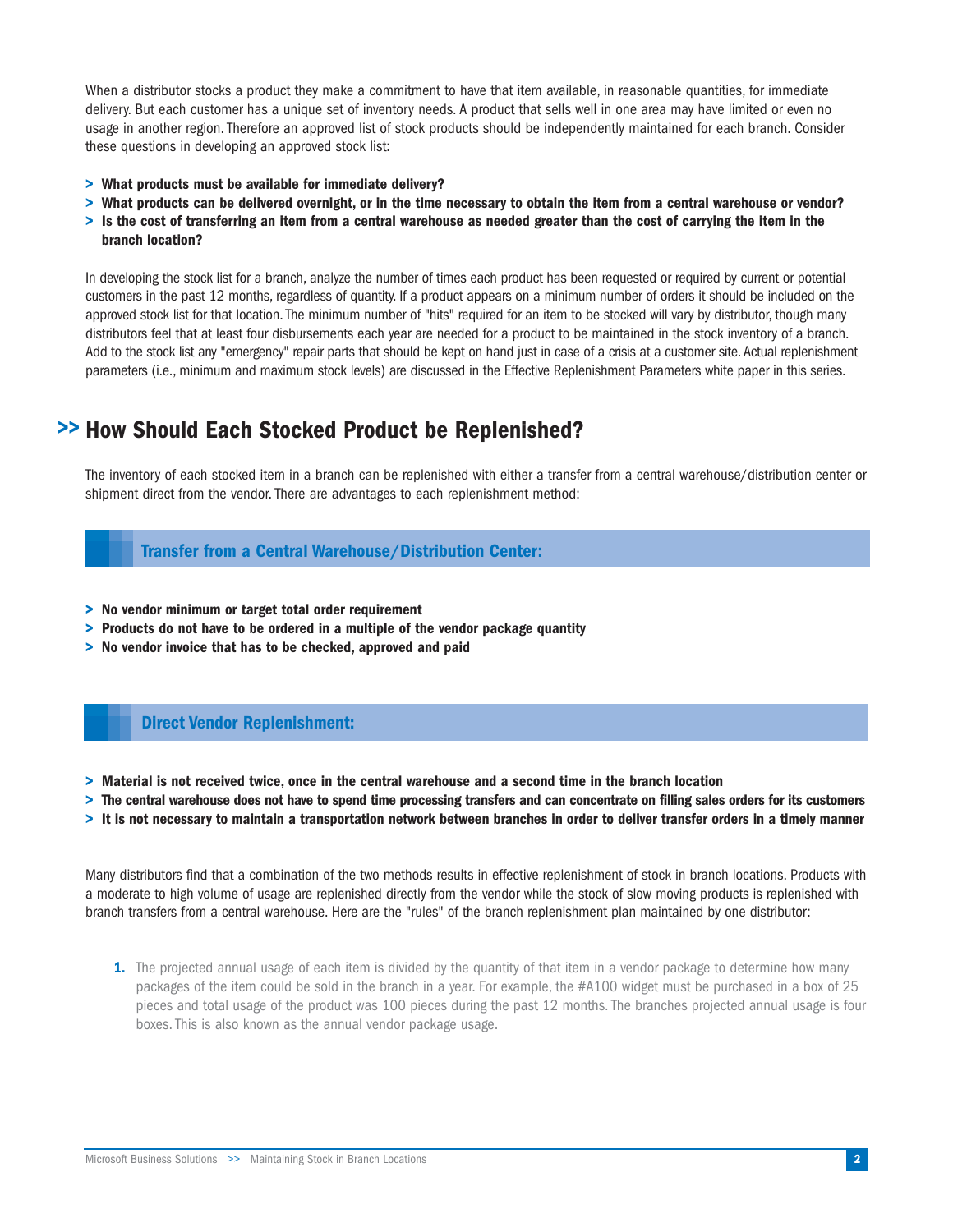- **2.** Compare the annual vendor package usage determined in step #1 to the target inventory turnover of the branch. If the annual vendor package usage is greater than or equal to half the target inventory turnover, place the item in group "A". If the annual vendor package usage is less than half the annual target inventory turnover, place the item in group "B". If the target turnover of the branch is less than or equal to eight turns, the #A100 widget belongs in group "A". If the target turnover of the branch is more than eight turns, the item will be assigned to group "B". Inventory turnover is discussed in detail in the Effective Inventory Analysis white paper in this series.
- **3.** Group "B" items are "slow moving" and will always be replenished with a branch transfer.
- **4.** Fast moving group "A" items will be replenished directly from the vendor if a target order can be issued at least once a month. A target order meets the requirements to get the terms or discounts that allow you to competitively sell the vendor's products. If the target requirement cannot be met at least once a month, group "A" items are replenished along with group "B" items with transfers from the central warehouse.

Replenishing branches' slow moving inventory directly from vendors can dramatically increase a distributor's cost of carrying inventory. Suppose the distributor has an annual carrying cost of 25%. This means that it costs 25 cents to maintain a dollars worth of inventory in a branch for an entire year. Here is the projected annual usage of the #A100 widget (cost = \$5.00 per piece or \$125/box) in each of five company locations:

| <b>Location</b>          | <b>Annual Usage</b> | <b>Monthly Usage</b> |
|--------------------------|---------------------|----------------------|
| <b>Central Warehouse</b> | 125 pc.             | 10.42 pc.            |
| <b>Branch #1</b>         | 15 pc.              | 1.25 pc.             |
| <b>Branch #2</b>         | 20 pc.              | 1.67 pc.             |
| <b>Branch #3</b>         | 25 pc.              | 2.08 pc.             |
| <b>Branch #4</b>         | 15 pc.              | 1.25 pc.             |
| <b>Total Usage</b>       | 200 pc.             | 16.67 pc             |

Here is a summary of the distributor's cost of carrying inventory if each branch bought the #A100 widget in boxes of 25 pieces directly from the vendor:

| <b>Location</b>     | <b>Monthly Usage</b> |             | Month's Supply/Box Carrying Cost per Box |
|---------------------|----------------------|-------------|------------------------------------------|
| <b>Central Whse</b> | 10.42 pc.            | 2.4         | \$3.15                                   |
| <b>Branch #1</b>    | $1.25$ pc.           | <b>20.0</b> | \$26.25                                  |
| <b>Branch #2</b>    | 1.67 pc.             | <b>15.0</b> | \$19.69                                  |
| <b>Branch #3</b>    | $2.08$ pc.           | <b>12.0</b> | \$15.75                                  |
| <b>Branch #4</b>    | $1.25$ pc.           | 20.0        | \$26.25                                  |
| <b>Total CCS</b>    |                      |             | \$91.09                                  |

The Carrying Cost per Box is calculated by multiplying:

**Month's Supply/Box \* Carrying Cost/Month \* Average Inventory \$ Box**

**Month's Supply/Box** = 25 Pieces per Box ÷ Monthly Usage **Carrying Cost per Month** = Annual Carrying Cost of 25% ÷ 12 Months = 2.1% per Month **Average Inventory \$ Box** = Value of inventory in a box (\$125) divided by two. During the time it takes to sell an entire box of the #A100 widget, half the time there will be more than \$62.50 in inventory and half the time there will be less than \$62.50 in inventory.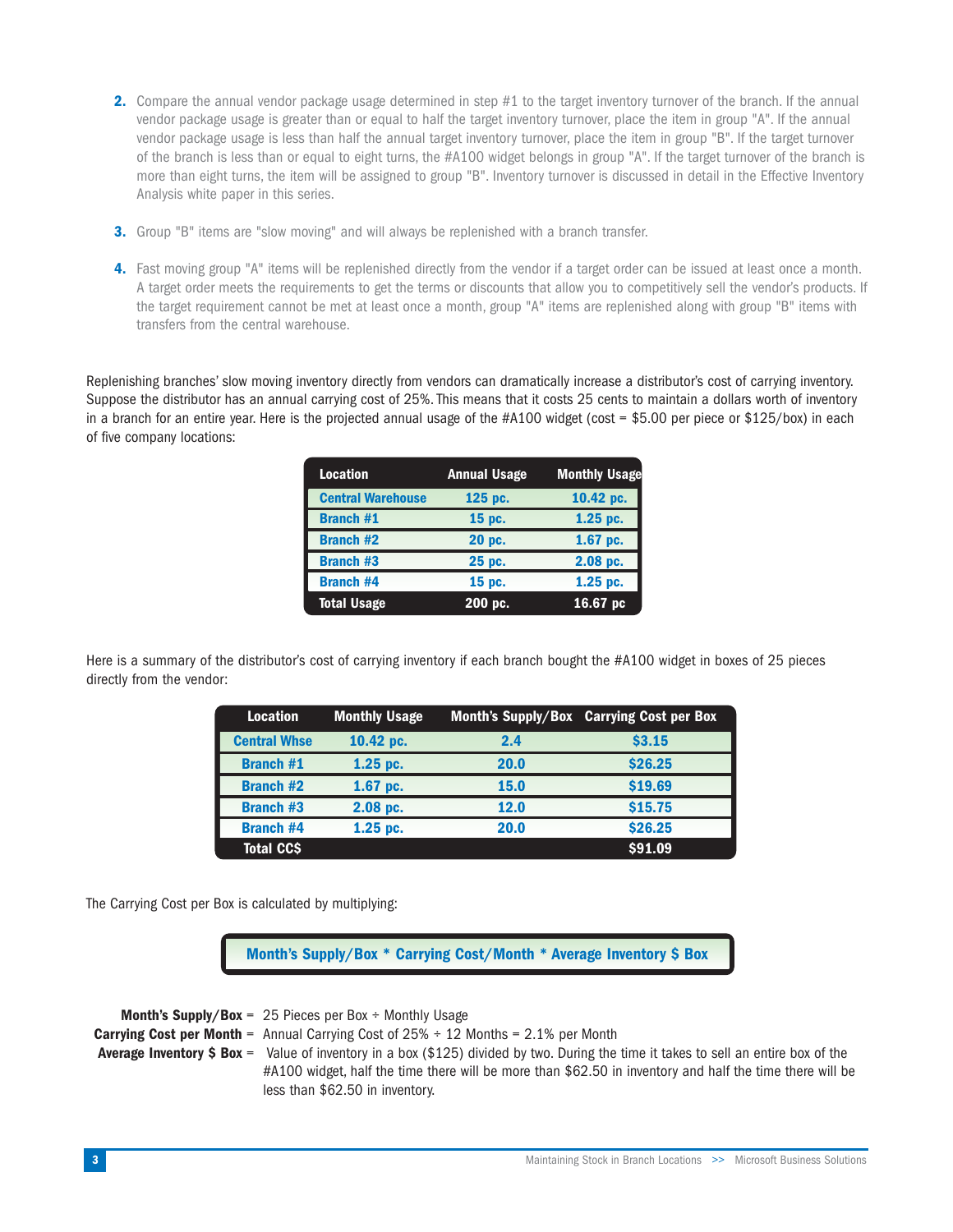Notice that it will take branches one, two and four well over a year to use a full box of the product. One of the biggest advantages of transfer replenishment is that it is not necessary to send full boxes of a product between branches. That is, all of the company's locations can share each box of 25 widgets. Notice how the carrying cost of the product dramatically decreases if the central warehouse buys boxes of the #A100 widget from the vendor and then resupplies the other branches, as needed, with branch transfers:

| 'Total Monthly Usage | Months Supply/Box Carrying Cost/Box |        |
|----------------------|-------------------------------------|--------|
| 16.67                | 1.5                                 | \$1.97 |

Notice the drastically lower carrying cost per box (\$91.09 versus \$1.97) if all locations share boxes of the #A100 widget rather than ordering boxes on their own. Sure, there is the added expenditure of filling and shipping transfer orders from branch to branch, but this cost is probably far less than the cost of carrying the additional inventory. Consider the potential savings for the typical distributor who stocks thousands of slow moving products.

### **A Branch Inventory of Safety Stock? >>**

One of our clients competes with a national "catalog" distributor that guarantees overnight delivery of thousand of products. To compete with this formidable rival, they must also guarantee overnight delivery of stock items from their central warehouse. The competitive pricing dictated by the larger competitor does provide our customer with the funds necessary to maintain inventory of stock products at local branches. But they've established a competitive edge in their market by maintaining small quantities of select critical inventory items at sales offices throughout their market area. If one of the distributor's regular customers has an emergency and cannot wait till the following day to receive a part, they can pick up the needed item from the emergency "safety stock" maintained at the sales offices. It is important to emphasize that only our client's regular customers can draw from the safety stock and then only in emergencies. Because customers know the potential cost of shutting down a process or an entire company, they remain loyal to our customer to retain access to this insurance inventory.

Distributors rely on branch locations to maintain a high level of customer service. But providing this service is very expensive. It is imperative that distributors carefully analyze the products that should be maintained in each branch location as well as the replenishment source for each item.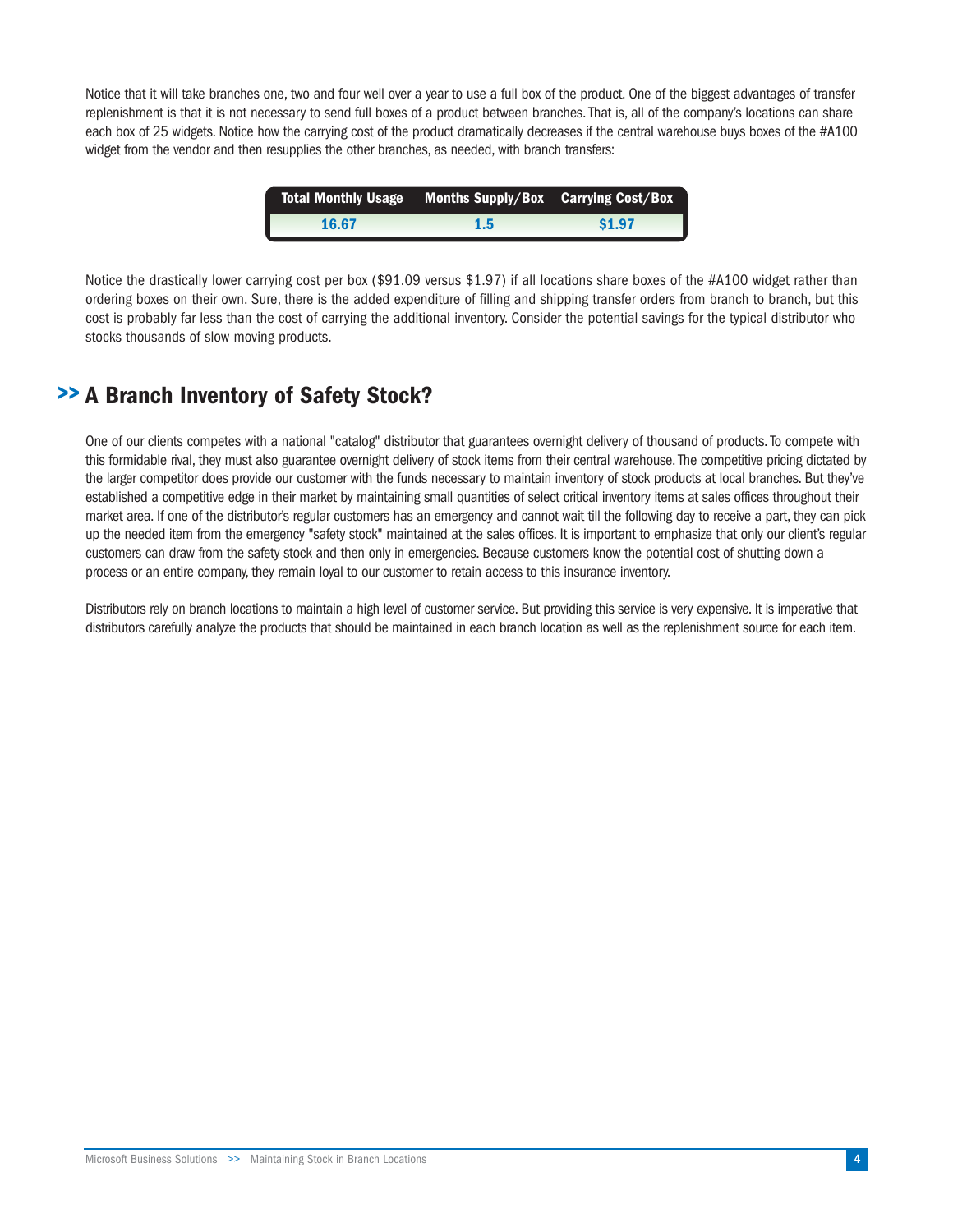## **>> Leap Ahead with Microsoft Business Solutions for the Distribution Industry!**

Microsoft Business Solutions offers an integrated set of specialized distribution and business management systems that are specifically designed to meet the needs of the distribution industry. You'll find deep functionality in our solutions such as inventory, order and purchasing management, sales forecasting, e-commerce and warehouse management. These distribution-focused modules integrate smoothly with dozens of business management systems to meet the diverse needs of your business, including accounting, customer relationship management (CRM), human resources/payroll, supply chain management, distribution and more.

It's all designed to help you improve profitability by streamlining and connecting every step of your operations – from inventory and sales order management through forecasting and financial reporting. And it comes packed with tools to help dramatically reduce costs, eliminate time-consuming processes and allow 24/7 access to information across your entire organization.

With Microsoft Business Solutions for the distribution industry, you can build a total enterprise solution that's simple and affordable. It will empower you to:

- **> Make smarter, faster business decisions**
- **> Improve employee and business productivity**
- **> Gain a competitive advantage**

#### **>> It's a Safe Choice – It's Microsoft.**

You can rely on Microsoft to provide the foundation and resources to support your company's important goals. With more than 200,000 customers worldwide, Microsoft Business Solutions is a proven performer in thousands of distribution-focused companies.

With Microsoft Business Solutions, you no longer have to be a large organization to enjoy the big-league advantages of powerful business-driving applications. From small, networked systems to large client/server solutions, Microsoft Business Solutions can be customized to your needs. We can do this by leveraging a range of proven, world-class distribution management systems.





Microsoft Business Solutions for the distribution industry connect easily with the Microsoft platform – a highly versatile environment that scales to meet nearly any business software protocol. From Windows®–based applications to specific industry programs, Microsoft integrates seamlessly with your existing and future enterprise systems, providing solid and reliable performance.

leveraging information across applications and the Internet is now simple and effective. And they're fully compatible with familiar Microsoft productivity tools such as Microsoft Office. Easy-to-use and fully customizable, Microsoft Business Solutions products deliver superior integration capabilities with other systems to help you achieve a truly interconnected experience.

#### **You don't have to wait to get a head start! >>**

With the Microsoft Capital program, you may already qualify to have your complete distribution solution financed. There's a certified Microsoft Business Solutions partner near you – ready to customize your solution to meet your unique requirements.

**Call toll-free for more information on how Microsoft Business Solutions can move your business to the head of the pack: 888-477-7989, option 1.**